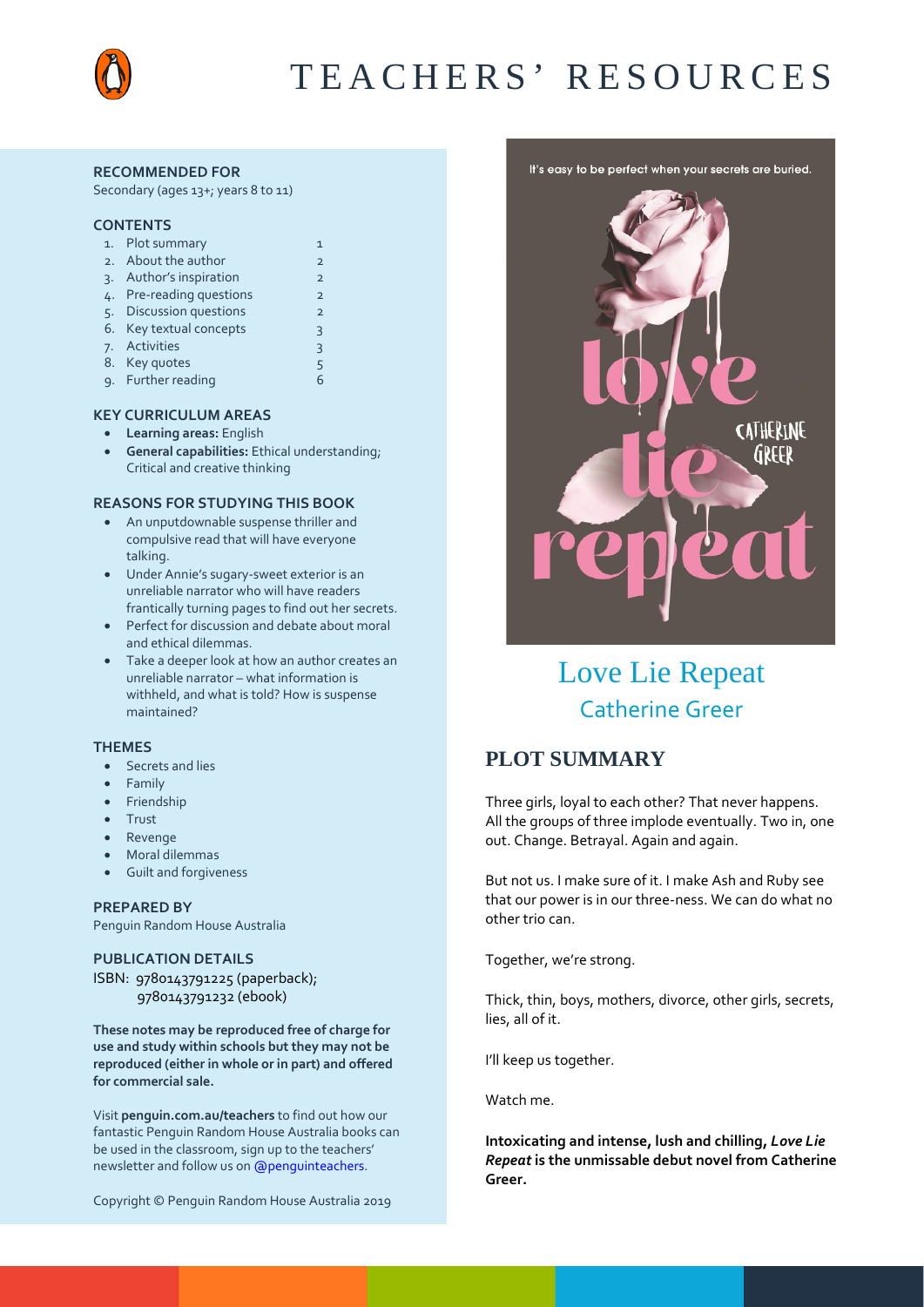## **ABOUT THE AUTHOR**

Catherine Greer is a Canadian-Australian author, copywriter and blogger. She holds a Bachelor of Arts Honours degree and a Master's degree in English. After working as a high school English teacher in Canada, Catherine immigrated with her husband to Australia where she runs her own freelance copywriting business in Sydney. She's the mother of two teenage sons.

Catherine is the author of the debut Young Adult thriller, *Love Lie Repeat*. Catherine is also the collaborating author of *Choosing Happiness* (with Stephanie Dowrick, A&U 2006), an award-winning positive psychology book available worldwide. Catherine's growth mindset picture book, *Jacaranda Snow* (Wombat Books), launched in October 2018.

When she's not writing books, Catherine runs a happiness blog, focusing on positive psychology, and recently she has been a guest on several popular American podcasts, including The Lively Show. Find out more about Catherine at catherinegreer.com.au or get in contact with her on: catherine@catherinegreer.com.au

## **AUTHOR'S INSPIRATION**

Seeking inspiration for a contemporary novel, Catherine Greer looked at her office wall and saw her favourite poem, 'Siren Song', written 40 years ago by a fellow Canadian and her literary idol, Margaret Atwood. Catherine decided there was a novel buried in the Atwood poem, and she wrote a psychological suspense about girls, guilt and power.

Catherine says: 'I wanted to write a book about the pressure to be perfect, and about teenage girls who are powerful, smart and worldly. They live in a competitive world – competing for grades, for attention, for "likes", for love. I wanted to show their struggles; I wanted to explore the idea that their cloistered world of home and school can be challenging – and sometimes dangerous. I wanted to show their struggles; I wanted to show that girls and women may be good at forgiving, but they never ever forget.'

## **PRE-READING QUESTIONS**

Look at the cover image and blurb.

- 1. What do you think the image of the rose could symbolise?
- **2.** What do you think the altered rose image is suggesting about beauty and perfection?
- **3.** Read the strapline at the top of the front cover. What clues do you think this gives the reader about the type of book it is?

### **DISCUSSION QUESTIONS**

- 1. Catherine explores female relationships throughout the novel; the relationship between mothers and daughters, and between girlfriends. What issues are able to be explored in the narrative by focusing on the different dynamics in these relationships?
- 2. Annie and Claudia's relationship is complex and changes throughout the story. Do you think Annie's relationship with her mother will improve as time goes on? Or deteriorate further?
- 3. Annie is an unreliable narrator. How does the author ensure that ultimately the reader sympathises with her and cares about what happens to her? Is it always important for the reader to like the central character? Can you think of other examples of unreliable narrators in books and film?
- 4. During the story, it is easy to think badly of Annie's father since he is absent for most of the time and often disappoints Annie and lets her down. How do you feel about him by the end of the story? Did your feelings change?
- 5. Annie describes herself as someone who keeps people safe. Do you think this is correct? Do you think she believes that to be true?
- 6. The girls in the story wield a lot of power within their own group and outside it. Do you think this is typical in everyday life?
- 7. The last chapter of the book, 'Repeat', implies that Annie hasn't quite moved on and let Trip and the past go … Where do you think Annie will be in five years' time? And in ten years' time?
- 8. How do you think Annie's life would be different if Margaretta had never come to stay with them? Do you think her family would have been happier?
- 9. *'I'm good at finding out about people. And facing the worst.'* (p. 57) Do you think that this is true about Annie? There are a lot of secrets being kept by characters in the novel and Annie doesn't know all of them (Ashlin being gay, Annie's dad moving away). Why do you think Annie has this opinion about herself?
- 10. *'If there was one thing I could change, I would stop Mother from sighing. Sometimes I imagine choking those sighs from her throat. Sigh. Sigh. Sigh. I want to shake her and say she should stop being such a victim. But I don't – of course I don't – because I am a good daughter, a good person. Most of the time.'* (p. 126) Annie has a very low opinion of her mother during the story. Do you think that the revelation at the end of the narrative would have changed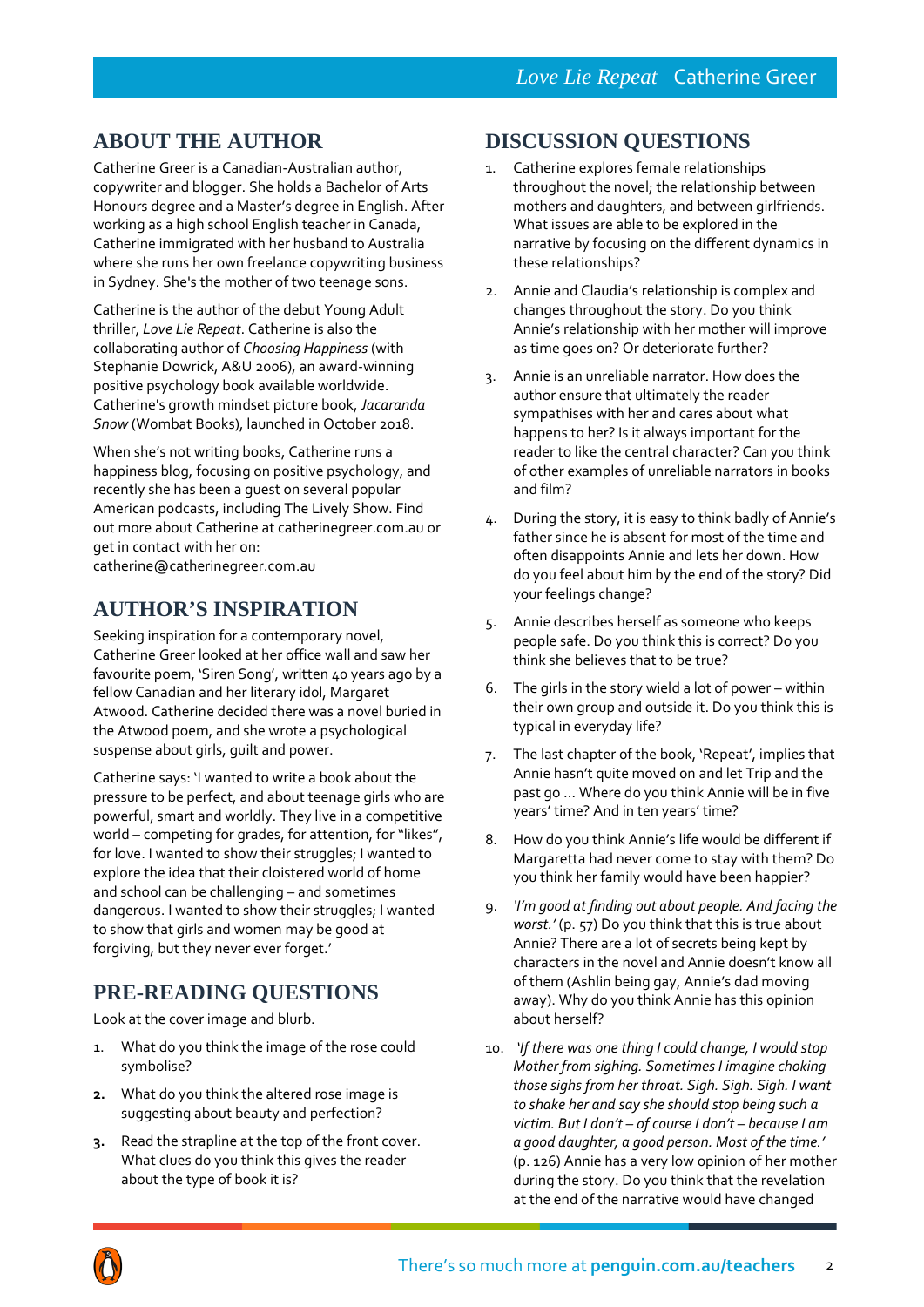this? Do you think that Claudia did the right thing? How has her decision to protect Annie over the years affected her?

## **KEY TEXTUAL CONCEPTS**

### Point of view

The story is told from Annie's point of view, but as mentioned above she is a highly unreliable narrator.

- 1. What do you think would change about the novel if we were to see a second character's point of view? For example Trip's viewpoint, or Ashlin's or Ruby's? Do you think seeing Margaretta's point of view in the flashbacks would have revealed a different side to Annie?
- 2. Would multiple points of view have changed the way you felt about Annie while reading? How would it have changed the direction of the book?
- 3. Pick a section of the novel to re-read. Now that you're familiar with the whole story – are there places where you can tell Annie is lying to the reader?
- 4. Get into the headspace of one of your favourite characters from the book (apart from Annie). Write a scene from their point of view. For example, write a scene from Annie's mother's viewpoint, perhaps after one of the conversations she has with Annie about Margaretta. Or write the scene at the tattoo parlour from Trip's point of view.
- 5. Re-read chapter 37. Write a scene from Chloe's viewpoint, including a conversation between her and Annie's father after the incident at the restaurant. How much do you think Chloe knows about Annie and her past? Do you think Chloe is the 'nightmare' stepmother that Annie makes her out to be?

### Intertextuality

There are several literary references mentioned throughout the novel: *Rebecca* by Daphne du Maurier, *The Great Gatsby* by F. Scott Fitzgerald and the poem 'Siren Song' by Margaret Attwood.

- 1. How do these three texts link to the novel *Love Lie Repeat*? Are they linked by themes? By the plot? Or by the characteristics of the main characters?
- 2. Now that you've read the novel in its entirety go back to chapter 6 and re-read 'Siren Song' by Margaret Atwood. Are there warning signs about Annie's personality hidden in the poem? How does this make you feel about Annie's actions?
- 3. Annie gives Trip a pile of her father's old books. Some of the titles are *Fear and Trembling* by Kierkegaard, *Light in August* by William Faulkner and various titles by Lawrence Durrell. Research one or more of these books. Do you think the author chose these particular books deliberately to suit the themes of the novel? Or do you think the selection was random?
- 4. As well as pieces of literature, the author has used various products in the story to help create mood and tension. Re-read chapter 8, taking note of the names of the perfumes mentioned. Are these deliberate choices by the author? How has that decision effected that scene? Can you find other examples of this in the novel?

### Symbolism

There are any symbols in the story: fire, metallic colours, silk dresses, crystals, hair references.

- 1. How does the author use the symbols within the book to reflect the darkness and light that exists within the character?
- 2. Annie decides to have the word 'choose' tattooed on her wrist when Trip takes her to the parlour. However the reader doesn't find out what she has inked on her skin until later in the novel. What does her decision tell us about Annie as a person? She uses the word as a symbol and reminder – do you think the tattoo helps her in the long run?
- 3. Trip tells Annie about the cave in Mexico Cueva de los Cristales. How does this fit in with the other symbols in the novel? Why do you think the images of crystals (the cave, Trip's aquamarine crystal, Ruby's name, the crystal gallery at the Australian Museum) are used so frequently by the author?

## **ACTIVITIES**

- 1. On pages 194/195, Annie says that her ten-yearold self wrote a story about a girl who was brave and smart. She called it *The Fierce Girl versus the World*. What do you think this story was about? Write the story that Annie mentions in the style of a fairytale.
- 2. Catherine Greer repeatedly uses objects as symbols in the novel: tattoos, crystals, long hair, flowers, scents. Create a mood board of images that you could use if you were designing the cover of the book. Create a hierarchy for these symbols. Are some more important than others? Pair these symbols with captions you've written or quotes from the novel.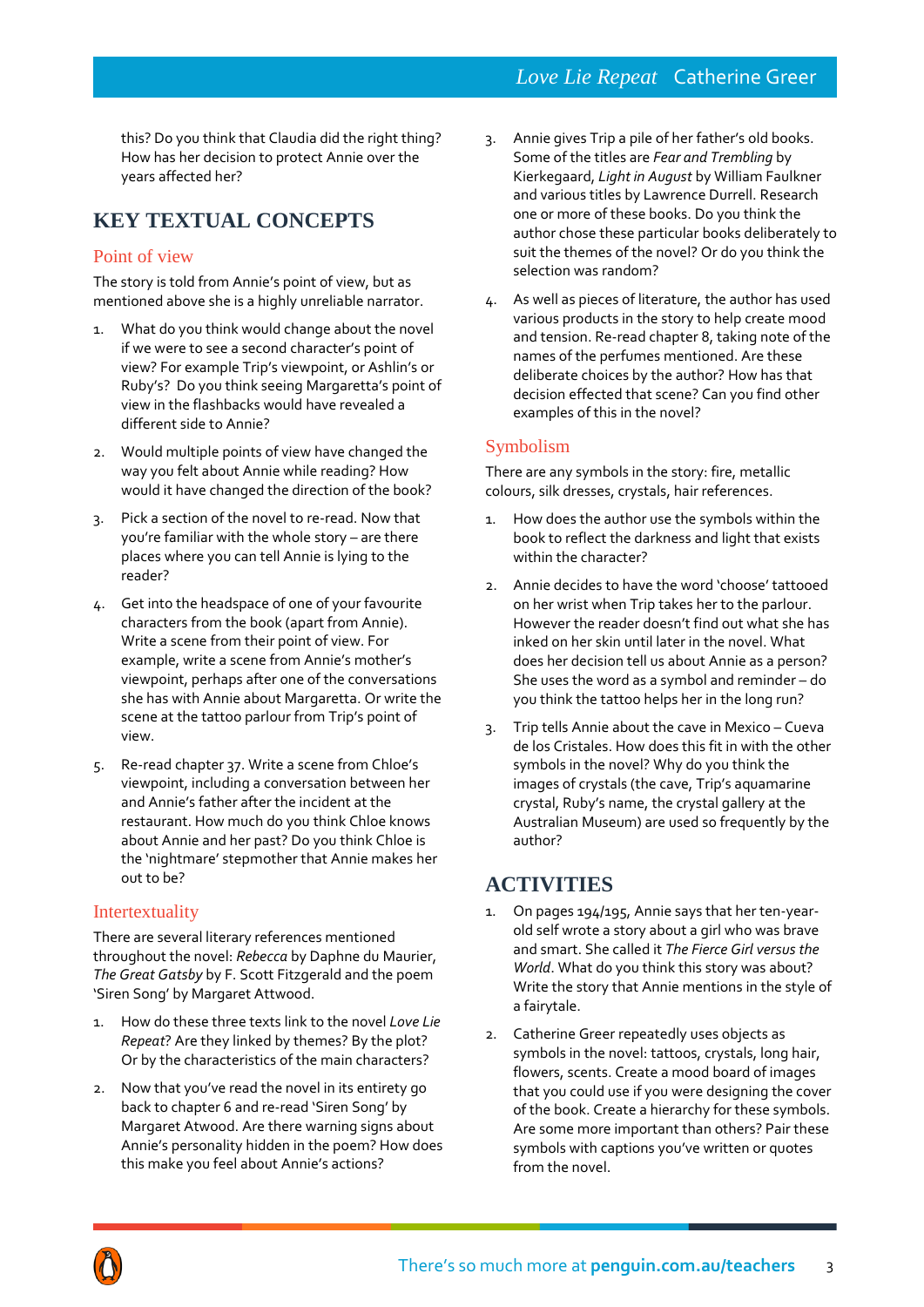- 3. *Love Lie Repeat* is full of amazing quotes about girls, power, relationships, love and hate, guilt and redemption. Design your own postcards to advertise the novel. Use hand-lettering, photography, graphics – whatever you think looks awesome.
- 4. Setting is an important way that the author builds tension in the novel. Take (or find) gorgeous photos of key elements of the setting and create a gallery display that Annie might pin on a bulletin board above her desk. You'll want to include a house like Grafton Hall, St Mary's Cathedral in Sydney, skiing at Whistler, Australian Museum, etc.
- 5. Whether you love or hate Annie, do you know girls who are like her? Is it possible for all of us to have a little bit of 'Annie' inside us? Can you understand

*why* she is like she is? Write an email to Annie. What would you say to her?

- 6. Imagine you're Annie. Write a journal entry after one of the major events in the novel. (For example, after the tattoo parlour, after your new half-sister is born, when you find Ruby's hairclip on Trip's sofa.)
- 7. Research 'sirens' in mythology. Do you think this name the Mothers gave the girls is accurate and suitable when compared to the mythological creatures? Why or why not? What does the idea of sirens say abou the way women's power has been perceived throughout history?
- 8. Draw or paint your own version of modern-day sirens, inspired by Margaret Atwood's poem 'Siren Song', by Annie, and by depictions of sirens from art history.



*Ulysses and the Sirens*, John William Waterhouse, 1891



*The Sirens*, Edward Burne-Jones, c. 1875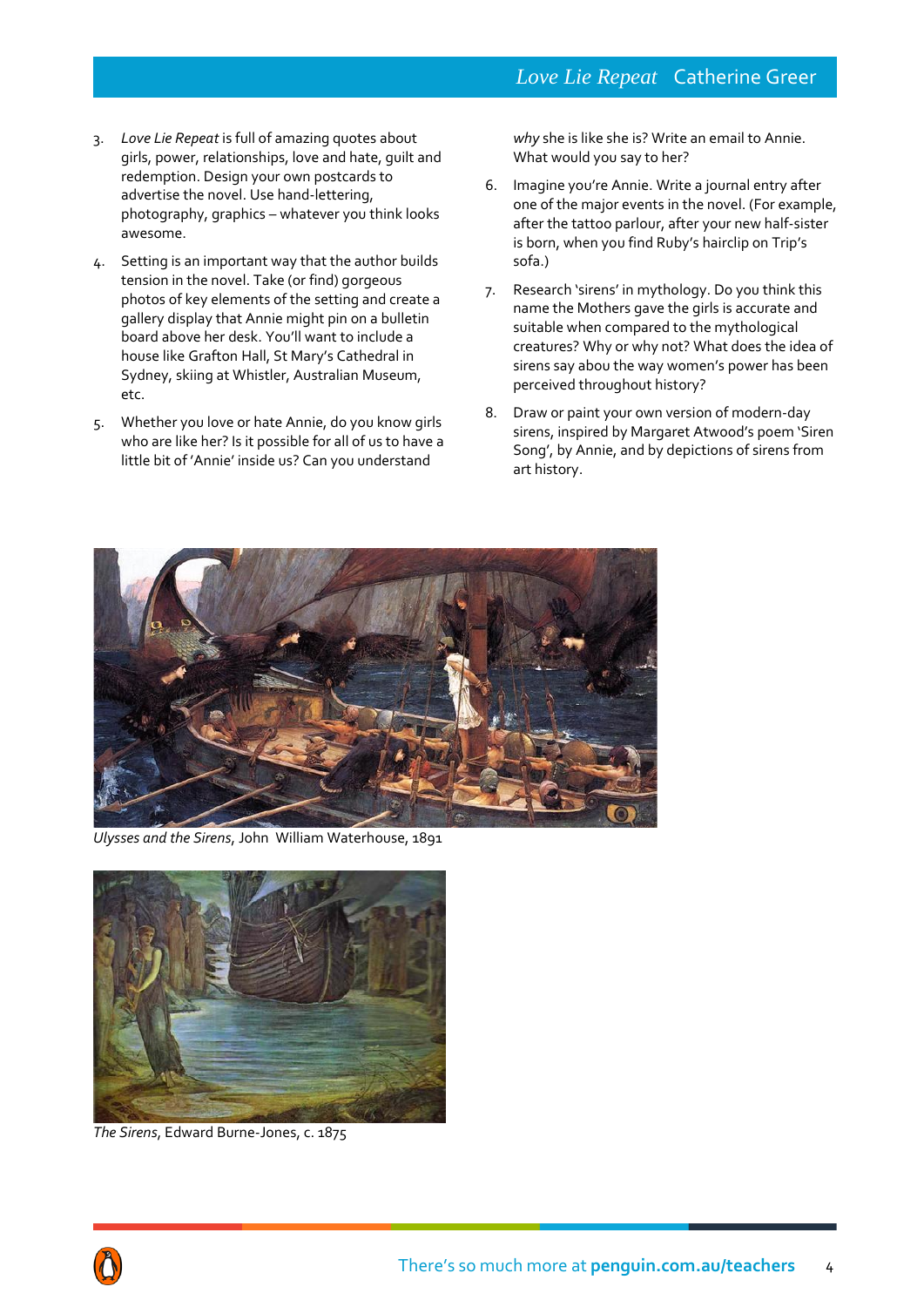### *Love Lie Repeat* Catherine Greer

# KEY QUOTES FROM *LOVE LIE REPEAT*

*Love Lie Repeat* **is perfect for reading groups. Get your reading group, class or friends talking with these quotes that sum up Annie's world. Do you agree or disagree with each one? Is it true or untrue . . . or somewhere in between? Is Annie keeping her friends safe, or doing them harm?**

You've probably had that kind of friend; we all have. The one who says she's telling you something for your own good? And then she scalpels a horrible truth into your heart so deep and painful it never, ever goes away? (p. 1)

When I tell the truth, it's for a good reason. It's to keep everyone safe. (p. 1)

We're *privileged*, [my mother] reminds me almost every day, and that comes with a certain level of *responsibility*. What this means is that – like every other mother in our suburb – she's raising me to perfection. Our parents give us every advantage, then expect results. (p. 17)

Alas it is a boring song but it works every time. (p. 28, from 'Siren Song' by Margaret Atwood, used with permission)

The truth should be everything. (p. 32)

She had almost died saving me. Almost, but not quite. (p. 48)

I'm good at finding out about people. And facing the worst. (p. 57)

They light fires, real or metaphorical. They cause things to mess up. Just like me. (p. 57)

Girls may be good at forgiving, but they never ever forget. (p. 88)

Boys come and boys go but Sirens are friends forever. (p. 112)

I want to shake her and say she should stop being such a victim. But I don't – of course I don't – because I am a good daughter, a good person. Most of the time. (p. 126)

I refuse to let my own mind mess me up. (p. 148)

[My] scars exist invisible inescapable from every decision I've ever made. Tonight, right now, I'm about to make another one: a decision or maybe a mistake. (p. 152)

He betrayed me. He says he loves me. Both could be true, or neither. (p. 169)

In general, truth kills. (p. 187)

But three girls, loyal to each other? That never happens. All the groups of three implode eventually. Two in, one out. Change. Betrayal. Again and again. Every week somebody's heart is broken. (pp. 187–188)

I can spot a liar anywhere, any time. Because it takes one to know one. (p. 198)

There is almost nothing better than chocolate, not even true love. (p. 226)

Your boots are only as brave as you are. (p. 248)

Behind every untrusting girl is a boy who made her that way. (p. 270)

When I do something, I have a good reason. I help people learn their lesson, help them change for the better. (p. 271)

I look at my Sirens and I think that girls do a lot of things because of fear. We lie and worry and build a version of ourselves – an acceptable version – to convince other people we're okay. We carry weight we don't need to carry, weight from worry and from lies. (p. 313)



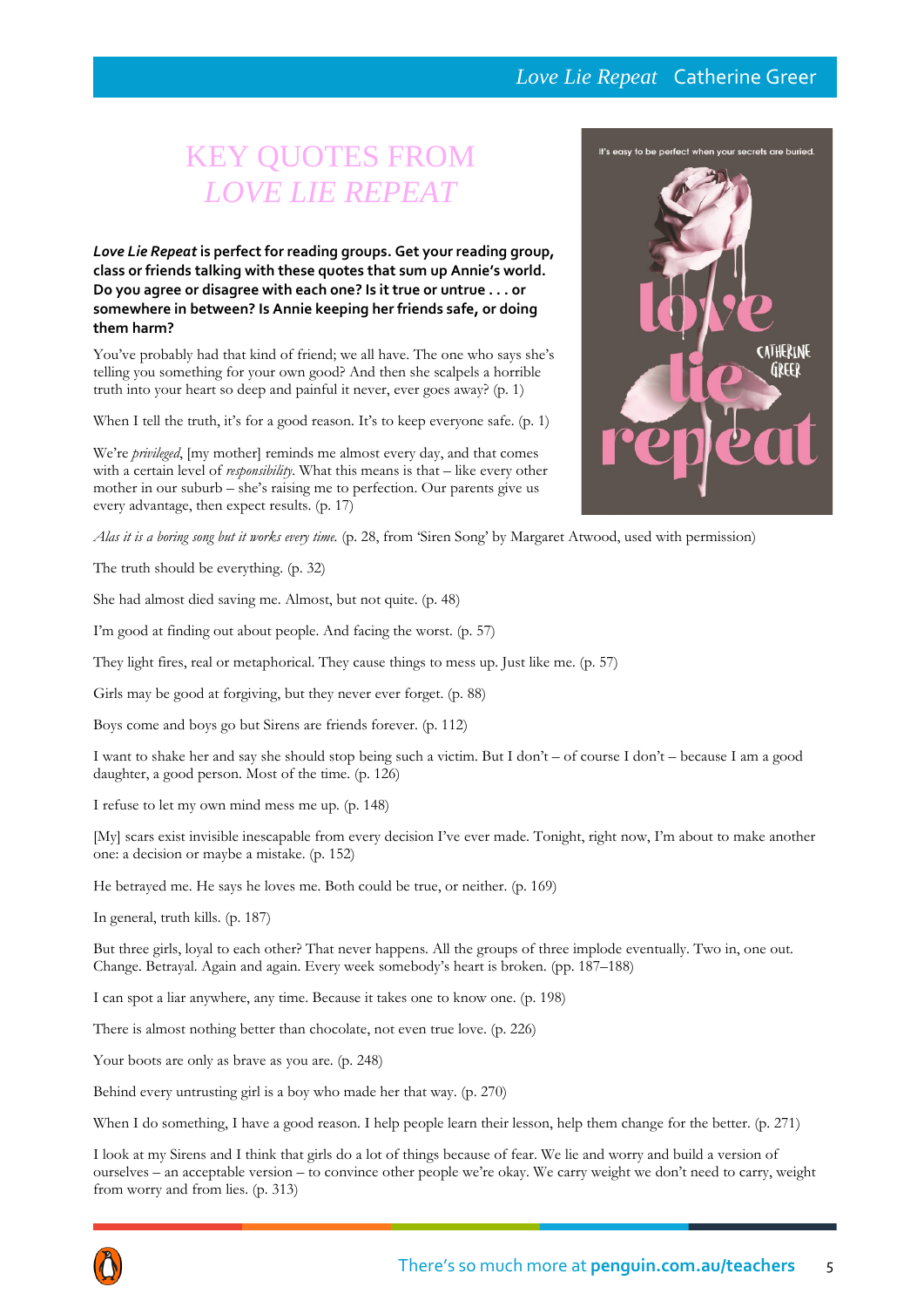## **FURTHER READING FROM PENGUIN RANDOM HOUSE AUSTRALIA**



### *One of Us is Lying* by Karen M. McManus

On Thursday afternoon, five students at Bayview High walk into detention. Bronwyn, the brain, is Yale-bound and never breaks a rule. Addy, the beauty, is the picture-perfect homecoming princess. Nate, the criminal, is already on probation for dealing. Cooper, the athlete, is the all-star baseball pitcher. And Simon, the outcast, is the creator of Bayview High's notorious gossip app.

Only, Simon never makes it out of that classroom. Before the end of detention, Simon's dead. And according to investigators, his death wasn't an accident. On Thursday, he died. But on Friday, he'd planned to post juicy reveals about all four of his high-profile classmates, which makes all four of them suspects in his murder. Or are they just the perfect patsies for a killer who's still on the loose? Everyone has secrets, right? What really matters is how far you would go to protect them.



### *Neverland* by Margot McGovern

After doing herself near-fatal harm, Kit has returned to her island home. But it's a place she hardly recognises: the witch and the mermaids are hiding and the pirates have sailed to more bountiful shores. In their place is Neverland and its inhabitants – damaged teens too sick to be in regular school, watched over by her psychiatrist uncle. And now Kit is one of them.

Kit has a choice. She can use illicit night-time adventures with friends and mysterious new boy Rohan to avoid the truth. Or she can separate harsh reality from childhood fantasy and remember the night of her parents' deaths.

What really prompted her family's departure from the island? Did a monster drive them away? Is the monster still there?

*[Teachers' resources available.](http://www.penguin.com.au/teachers)*



## *Risk* by Fleur Ferris

Taylor and Sierra have been best friends for their whole lives. But Taylor's fed up. Why does Sierra always get what – and who – she wants? From kissing Taylor's crush to stealing the guy they both met online for herself, Sierra doesn't seem to notice when she hurts her friends.

So when Sierra says Jacob Jones is the one and asks her friends to cover for her while she goes to meet him for the first time, Taylor rolls her eyes.

But Sierra doesn't come back when she said she would. One day. Two days. Three . . . What if Taylor's worrying for nothing? What if Sierra's just being Sierra, forgetting about everyone else to spend time with her new guy?

When Taylor finally tells Sierra's mum that her daughter is missing, Taylor and her friends are thrown into a dark world they never even knew existed. Can Taylor find Sierra's abductor

in time? Or should she be looking for a killer?

*[Teachers' resources available.](http://www.penguin.com.au/teachers)*